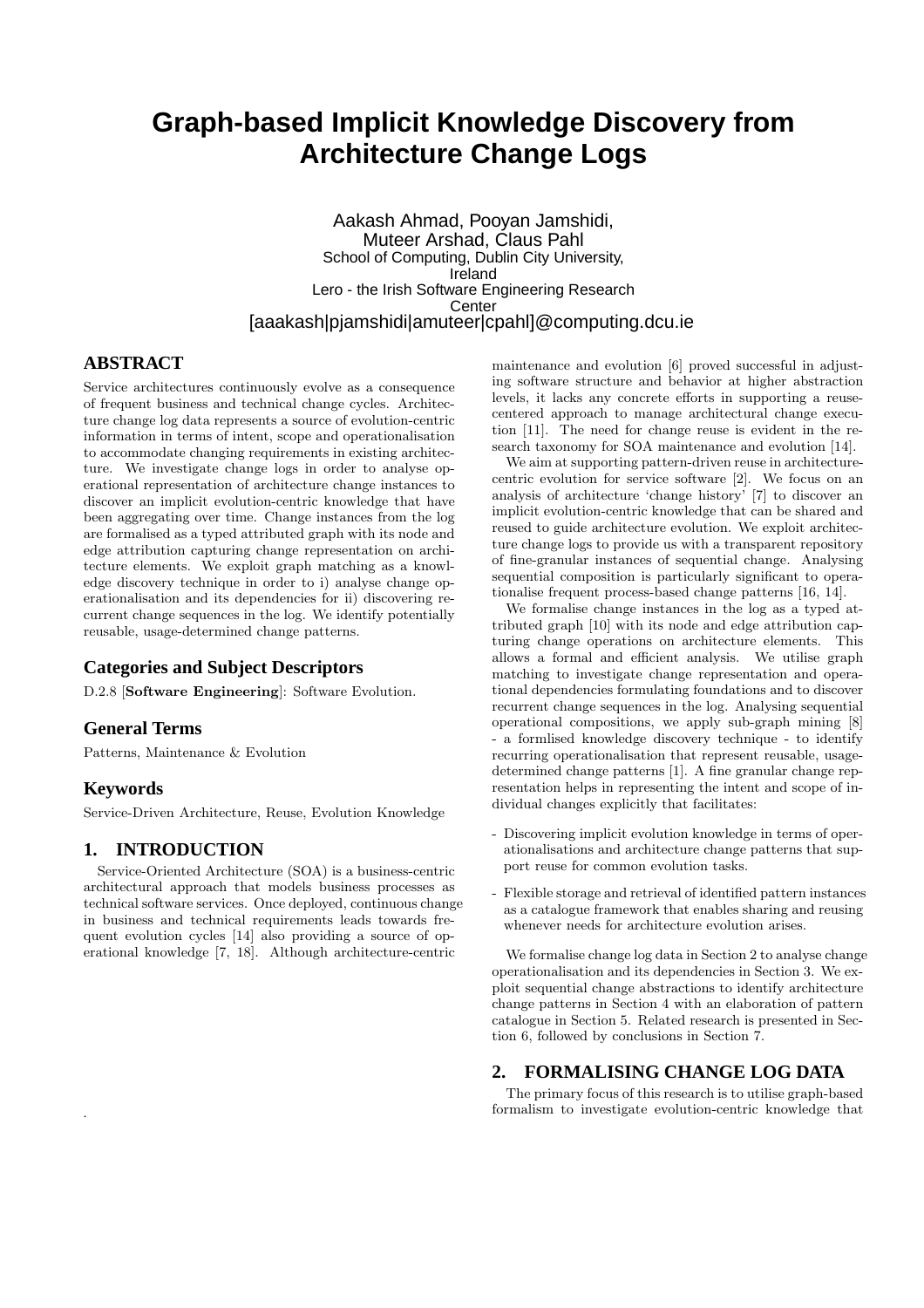exists in the change log as presented in Figure 1. In this section, we elaborate on the anatomy of change log data and its formalisation using attributed typed graphs [10], illustrated in Figure 1a). This allows us to discover implicit knowledge from logs in terms of analysing change representation and identifying change patterns that can be shared and reused by querying the pattern catalogue in Figure 1b).



Figure 1: Knowledge Discovery from Change Logs.

# **2.1 The Anatomy of Change Log Data**

An architecture change log [7, 18] is a recorded collection of changes (addition, removal or modification) applied to architecture elements. An architecture change log (ACL) captures a sequential list of individual architecture change (AC) instances  $ACL = < AC_1, AC_2, \ldots, AC_N >$ .

- *Evolution Knowledge Source* In a collaborative environment for architectural development, a change log is a transparent and centrally manageable repository to maintain history of sequential change [7]. It represents a source of evolution knowledge to facilitate with 'post-mortem' analysis for architectural change instances.
- *Architecture Composition* The SOA principles [14] support composition or association type dependencies in service composites. Our architecture meta-model is consistent with the Service Component Architecture that include typed instances of configurations (CFG) among a set of service components (CMP) linked through connectors (CON). Components contain ports (POR) to expose operations (OPT), while connectors provide binding (BIN) among component endpoints (EPT).

An example of architectural change is a sequence of operations that enable addition of a new component custPayment along with its port custBill and corresponding operation getBill (op1, op2, op3). The newly added component custPayment is connected to BillerCRM with addition of a connector billAmount. It provides endpoint binding (op4, op5) among the operations of BillerCRM and custPayment inside Payment configuration. Once sequential architectural changes are captured, change log data is classified as Auxiliary Data (AD) and Change Data (CD) in Figure 2b).

- *Auxiliary Data (AD)*: provides the additional details about individual change instances in the log. This is expressed



Figure 2: Capturing Change Instances in the Log.

as  $AD = \langle uID, cDate, cTime, sId \rangle$  captured automatically that consists of user id (aakash−ADM1), date, time  $(2012-02-1713:02:27 UTC)$  and the system identifier  $(EBPP)$  to which the change is performed. This is particularly useful for architectural change analysis based on the source, intent, time of change and facilitates in extracting specific (time/user-based etc.) change sessions from log.

*Change Data (CD)*: contains the core information about individual change instances in the log. This is expressed as  $CD \leq cID, cDesc, OPR, AE[paramList] > represent$ ing change id, change description, change operation and the affected architecture elements with its parameter. In the previous example, op1 represents addition of a new component custPayment inside Payment configuration.

The source of sample log data are architectural changes for an Electronic Bill Presentment and Payment (EBPP) system and an online Tour Reservation System (TRS). We use the EBPP case study here that involves architectural evolution of an electronic payment system. During change operationalisation for EBPP and TRS individual change instances are automatically recorded in the log that currently comprises of a couple of thousands of changes  $(AC > 2000)$ . The granularity of change representation ensures completeness of syntax and semantics for recorded changes.

#### **2.2 Graph-based Modeling of Changes**

We formalise change instances in the log as an attributed graph (AG) with nodes and edges typed over an attributed typed graph (ATG) [10] with an attributed graph morphism  $t: AG \rightarrow ATG$  as illustrated in Figure 3. The ATG provides formal semantics to allow efficient searching and formal analysis of log data. Regarding the granularity of architectural changes a unified representation for architectural evolution views is lacking [13] that satisfies all stakeholder perspectives. A software developer might be more interested in analysing the modification of a specific operation signature, while an architect would be exclusively concerned with affected component-level interconnections.

- During pattern identification graph lifting [13] is particularly beneficial as it abstracts low-level changes (affecting port, operations, endpoints, binding) into the evolution of configuration, components and connectors in architecture.
- Analysing operationalisation and dependencies, graph lifting is not utilised in order to study change representation and impact propagation across architecture hierarchy.

Creating Change Session Graph: In order to customise change view, we provide a utility method as ses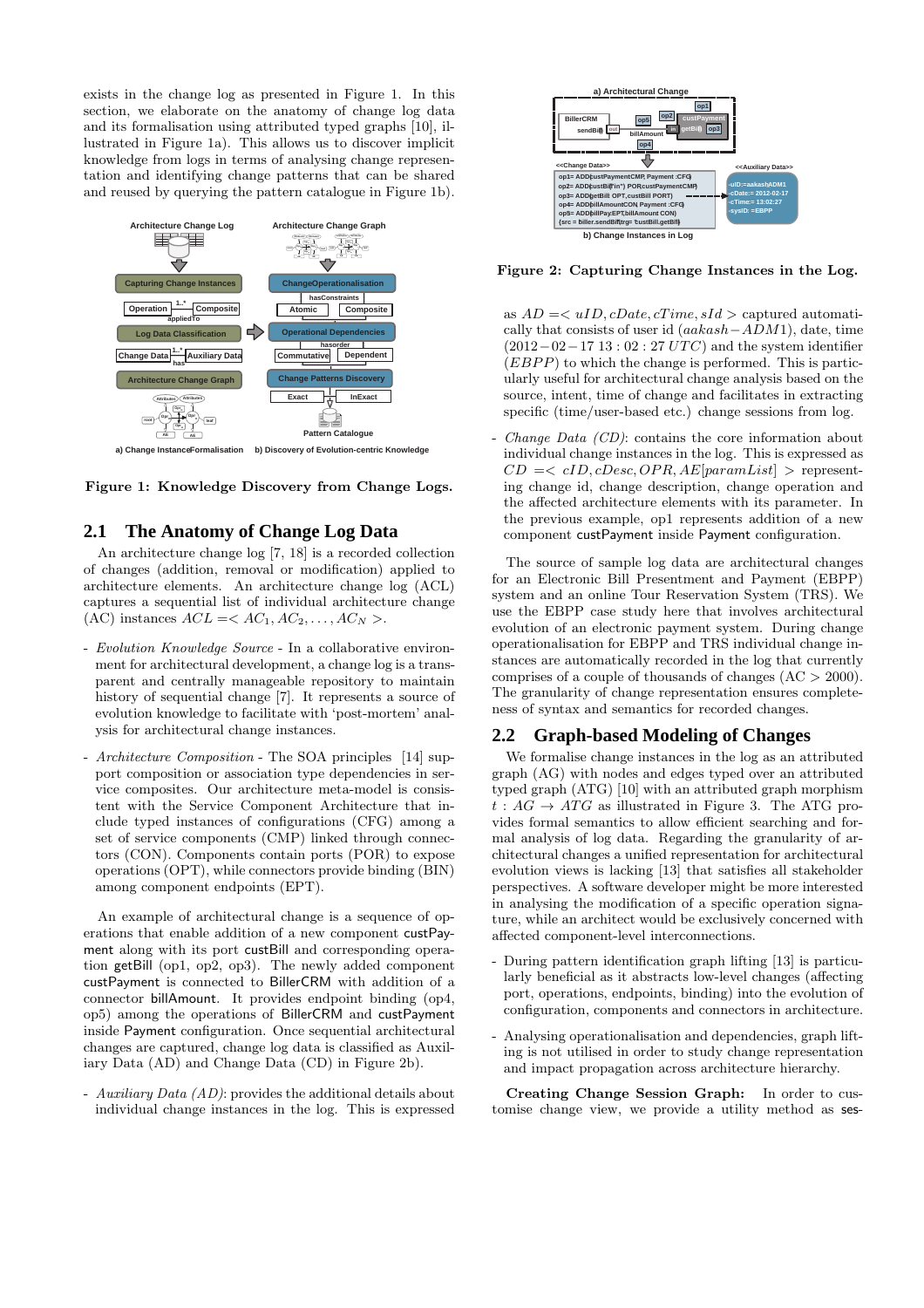sionGraph(uID, strTime, endTime) to automatically create the change graph based on a particular change session in the log. The change session is determined by the identification of the user (*uID*) who applied changes in a specific time interval *(endTime - strTime)*. For experimental purposes, we consider all the changes in the log as a single session to extract the attributes of change instances that, we generate the lifted change graph (Figure 3a - dotted square) with a concrete represention using the Graph Modeling Language (.GML) format. The result is a directed graph representing sequential composition of change operationalisation, illustrated in Figure 3b. For simplicity, some additional attributes (like date, time, committer of change etc.) from the actual graph are hidden to focus on the sequencing of operations on architecture elements. The attributed graph morphism  $t : AG \rightarrow ATG$  is defined over graph nodes with *t(MetaData) = ChangeData* that results in *t(ChangeOperation) = ADD()*, *t(ArchitectureElement) = custPayment, billAmount, BillerCRM*, *t(hasType) = CMP, CON* in Figure 3 (constructed with example in Figure 2). We summarise the graph-based formalisation of architectural change instances as:

- Graph Nodes  $N_G = \{n(g_i)|i = 1, ..., k\}$  represent a set of change operation as  $t(N_G) = OPR_{}$ .
- **Attributed Nodes**  $N_A = \{n(a_i)|i = 1, ..., l\}$  is the set of attribute nodes that are of two types: i) attribute nodes with auxiliary data, and ii) attribute nodes representing architecture elements, where  $t(N_A) = (AE : hasType)$ .
- Graph Edges  $E_G = \{e(g_i)|i = 1, ..., k-1\}$  connect source  $n(g)_{src}$  and target  $n(g)_{trg}$  nodes as the sequencing of change operations, where  $t(E_G) = eID(N_{Gi_{src}}, N_{Gi_{trg}})$ .

For example in the context of Figure 3b (graph lifting [13] for Figure 2), it is safe to ignore the port and operation level details to argue that the component custPayment used billAmount for inter-connection to BillerCRM inside Payment configuration. The graph nodes are linked to each other using graph edges  $e(g)$  as applied sequence of operations.

## **3. ANALYSING CHANGE INSTANCES**

The change session graph enables extraction of a (userspecifed) subset of all the change instances in the log based

on intent, scope or time of architectural changes. In this section, we apply graph matching techniques on change session graph to analyse operationalisation and dependencies for change instances. By abstracting individual change instances into sequential operational compositions we apply sub-graph mining [8] to identify recurring operationalisation that represent patterns of architectural changes as captured in change logs over time.

Although a recent emergence of evolution styles [11, 12] promotes architecture evolution reuse, it falls short of addressing frequent demand-driven process-centric changes [16] that are central to maintenance and evolution of SOAs. This motivates the needs to systematically investigate architecture change representation that goes beyond frequent addition or removal of individual components and connectors to operationalise recurrent process-based architecture changes [1] (detailed in Section 4).

#### **3.1 Change Operation Classification**

Operational classification is vital to enable a fine-granular change representation that goes beyond the fundamental change types [7] to provide the necessary syntax, semantics and composition to operationalise architecture evolution. In the change log, an overlay of architectural changes results in *a) atomic changes* that can be sequentially combined to enable *b) composite changes*. Operational classification allows i) quantitative assessment to determine the exact number of change operations required, the cascaded change effects on dependent elements along with ii) qualitative assessment in terms of change consistency and structural validity of architectural hierarchy during evolution.

#### *3.1.1 Atomic Change*

It represents the most fundamental unit of architecture evolution in terms of a single change operation applied to an individual architecture element represented as an individual graph node. It builds-up the hierarchical composition of architecture change operations and allows quantitative assessment in terms of total change operations required to execute a specific change. The operational syntax is presented in Table 1, where  $OPR$  represents a given change operation applied on the given architecture element (parameter for change operation) and its cascaded impact on other elements in architectural hierarchy. In Table 1,  $cID_{<29>}$  repre-



Figure 3: Attributed Graph to Formalise Architecture Change Operationalisation.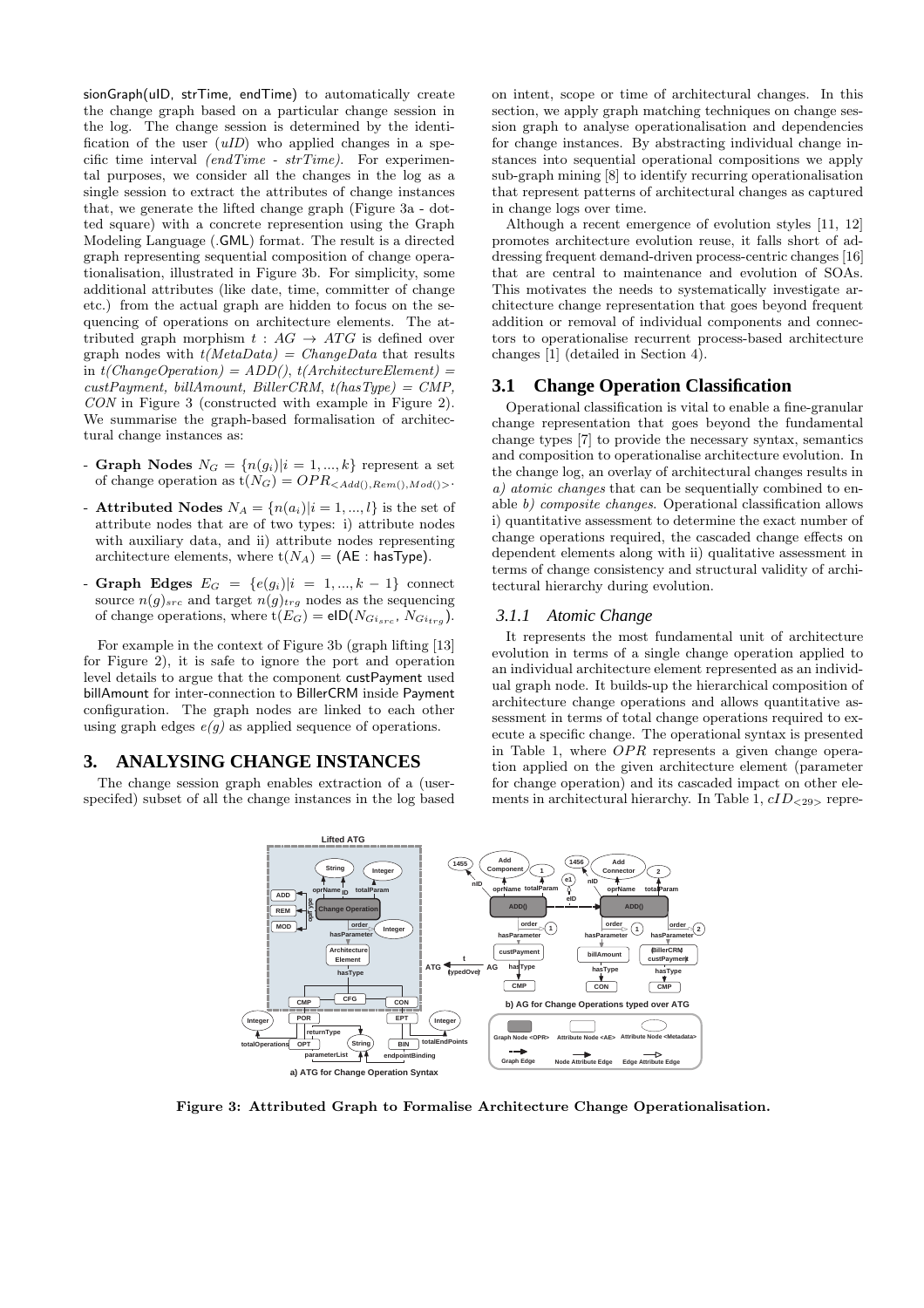sents addition a new operation (OPT) getBill to an existing port (POR) custBill as: ADD(getBill : OPT, custBill : POR). We identified a total of eight atomic changes summarised as:  $OPR_{atomic} := \{(Add, Rem)_{\leq OPT, POR, BIN, EPT>} \}$ . The generic specification is  $(OPR) < ArchitectureElement >$ that enables addition and removal of component operation, component port, connector binding and connector endpoints.

| cID | OPR.  | Parameter                        | Cascading Change                 |
|-----|-------|----------------------------------|----------------------------------|
| 27  | Add() | $\text{custPay} \in \text{CMP}$  | Payment $\in$ CFG                |
| 28  | Add() | $\text{custBill} \in \text{POR}$ | $\text{custPav} \in \text{CMP}$  |
| 29  | Add() | $getBill \in OPT$                | $\text{custBill} \in \text{POR}$ |

|  | Table 1: Operationalising Change Instances |  |  |
|--|--------------------------------------------|--|--|
|--|--------------------------------------------|--|--|

#### *3.1.2 Composite Change*

In order to abstract individual change instances into a sequence of atomic changes, we query the graph based on the type of change operation and the co-relation among its parameters. For example, we are specifically interested in sequences of change containing only Add operation such that its parameter elements are co-related in architectural hierarchy. A partial result of the query is represented as the extracted sequence in Table 1. The sequence  $\text{cID}_{\leq 27,28,29>}$ represents the addition of a new component custPayment inside the configuration Payment. The addition of a component is followed by the addition of corresponding port custBill and its operation getBill. The syntactical representation for composite change is identical as presented with the atomic change; however it combines hierarchy of atomic changes in a sequential fashion to enable composite architectural change. This suggests that an exact operational complexity of adding  $i$  components that have  $j$  ports each containing k operations in architectural composition is expressed as  $OPR(i*Composition + j*Composite + k*Leaf)$ . It highlights cascading impact of change operationalisation that is propagated from top to the bottom of architectural composition. We identified a total of six composite type changes  $OPR_{composite} := \{(Add, Rem)_{\lt CFG,CMP,CON>} \}.$ The composite change is essentially a composition of atomic changes that enable the addition and removal of components, connectors and configurations during evolution and allows sequential abstraction of individual change instances.

#### **3.2 Operational Dependencies**

Abstracting an individual change into a sequence of changes (adjacent graph nodes) allow us to discover operational dependencies. These dependencies are vital in analysing *the extent to which architectural change operations are dependent or independent of each other*. It is practically beneficial to classify different types of dependencies that allows an architect to select an appropriate change operationalisation based on a given evolution scenario. In addition, operational dependencies allow discovery of ordered and in-ordered recurring change sequences as potential change patterns.

#### *3.2.1 Commutative Change*

Composite changes by means of change graph lifting [13] allow traversal of adjacent graph nodes to analyse sequences of change operations based on user-specified *minimum* and *maximum* sequence length. Sequence length defines the number of change operations contained in a given sequence. We

utilise structural graph matching among attributed nodes that highlight variations in the order of operations among different sequences although the impact of change remains exactly identical. Continuing with change instance example in Figure 3 two components BillerCRM and custPayment and corresponding connector billAmmount represents (composite changes as) adjacent graph nodes n1, n2, n3 ordering of change operations can be represented as set  $OPR_{add}$ :  $\{(n1; n2; n3), (n3; n2; n1), \ldots, (n2; n1; n3)\}.$  Such variations in operational ordering complicate the selection of a given sequence that executes a specific pre-defined change. In addition, it hampers any efforts in discovering sequential change patterns as bijective matching among the ordered operations does not reflect true frequency of patterns that may exist in the log. Therefore, we utilise the concept of operational commutativity to determine if there exists a causal relation between consecutive change operations and the resultant impact of change. Commutative change operations allow sequential composition of changes such that ordering of change operations is insignificant. Sequential composition is of particular interest for the following two reasons:

- Operational Extension: allows extension of the fundamental changes  $Add()$  and  $Rem()$  to define new (modification related) operations. The Modification  $Mod()$  operations include Move  $Mov()$ , Rename  $Ren()$ , Split  $Spl()$ , Merge  $Mrg()$  and Swap  $Swp()$  operations. For example, moving an existing operation getBill from its current port custBill to a new port custPayment is a sequential composition (;) as addition and removal of component operation:  $Rem(*getBill:OPT*, *cuts:Bulk:POR>*)$ ;

 $Add({}_{\leq getBill:OPT, customPayment:POR>} )$ 

Analysing Sequential Abstractions: allow insight into recurring sequences of composite change that represents potential change patterns. Graph-based formalisation of architectural changes allow us to exploit frequent sub-graph mining to discover sequential change patterns. Sequential change and it sub-types (exact and in-exact) with ordered dependencies are elaborated in Section 4.

#### *3.2.2 Dependent Change*

If change operations are not commutative, we regard them as dependent, i.e., the effect of the later change depends on its preceding change operation. Operational dependency is vital to preserve the compositional hierarchy of architecture elements. For Example, in Table 1 the change operations  $cID_{<27,28,29>}$  represent instances of dependent change. More specifically, the addition of a component (27) must follow addition of the corresponding port (28) and its operation (29). However, only syntactical representation is not sufficient as change semantics must be enforced to preserve the compositional hierarchy. For example, in Table 2 we extend the pure syntactical aspects from Table 1 to providing necessary syntax and semantics for hierarchical composition of change operations. This ensures the compositional hierarchy of architecture elements is preserved and allows qualitative change analysis in terms of consistency of change execution and validity of architectural structure during evolution.

#### **4. CHANGE PATTERNS IDENTIFICATION**

A systematic classification for change operationalisation and dependencies allow us to exploit sequential compositions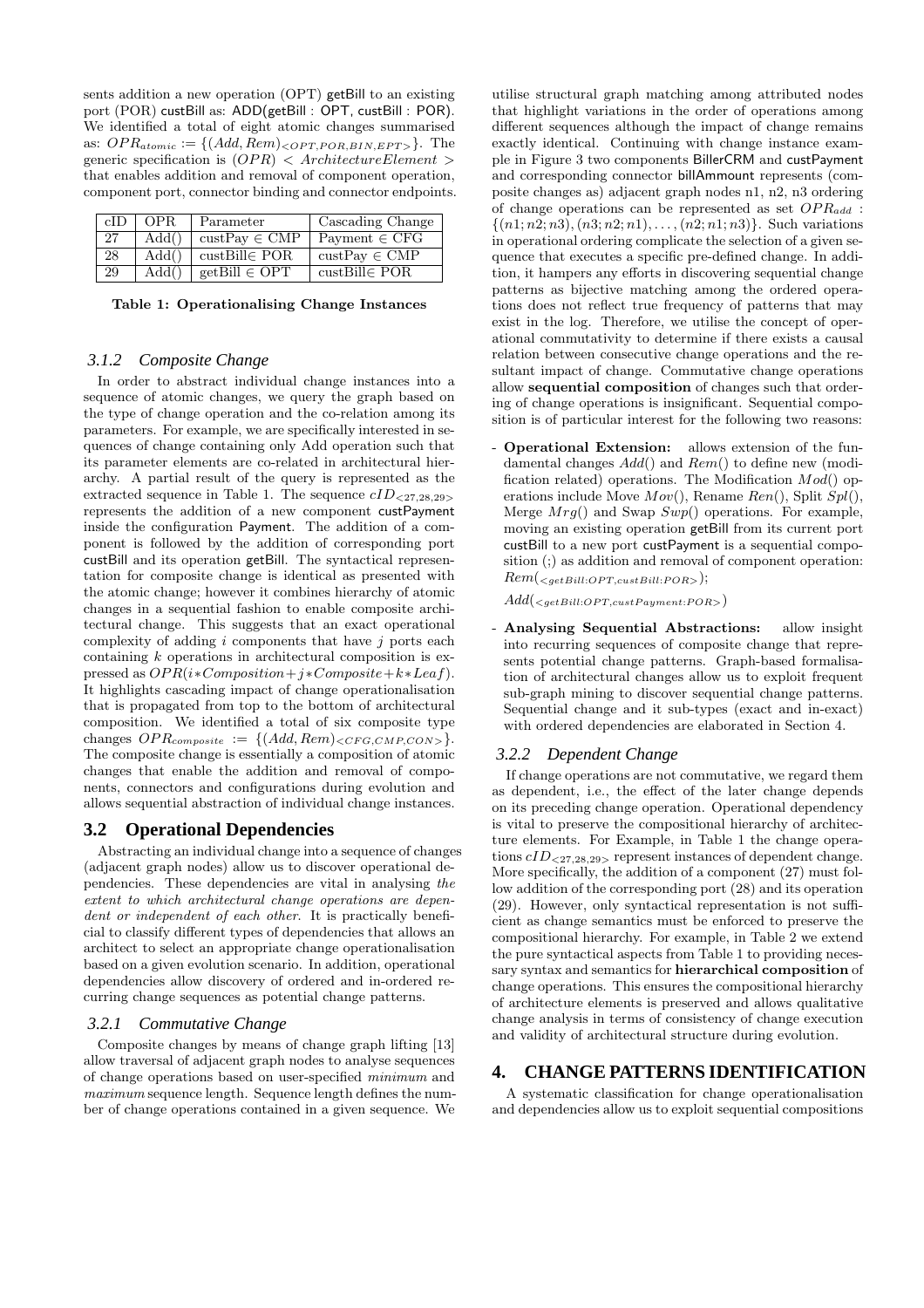Add(custPaymenT, Payment, [CNS]) custPayment ∈ CMP, Payment ∈ CFG PRE, INV, POST ∈ [CNS]

−Effects on Architecture : adds a new component custPayment into existing configuration Payment.

−Operational Constraints : include a set of preconditions (PRE), invariants (INV) and postconditions (POST) as:

 $-PRE : \frac{3}{2}custPayment \in Payment$ . The component custPayment do not already exist in Payment configuration.

 $-INV : \forall CMP \in CFG \exists has POR. OPT$ . Every instance of component must contains a port and operation.

 $-POST : \exists cut Payment \in Payment$ . custPayment is added into Payment and preserving the compositional hierarchy.

Table 2: Syntax and Semantics for Hierarchical Composition of Change Operationalisation

to identify architecture change patterns. We utilise one of the classical approaches for graph-based pattern mining with sub-graph isomorphism [8] that exists among recurring subgraphs  $G_P$  to the change session graph  $G_C$ , where  $G_P \subseteq G_C$ .

#### **4.1 Properties and Types of Change Sequences**

As detailed in Section 3, the ordering of change operationalisation is insignificant in sequential composition as long as the impact and scope of change remains same. More specifically, during pattern identification we need to analyse the equivalence or distinction among change *sequence type*, *length* and *operational ordering*. In a graph matching context, change sequence properties in Table 3 are vital to not only identify exact instances, but also inexact matches and possible variants of a change pattern where only partial features suffice for pattern identification. We briefly discuss about the type of change sequences and their properties.

Type Equivalence (TypeEqu) refers to the equivalence of two change operations in a sequence given by utility function  $TypeEqu(OPR<sub>1</sub>(ae<sub>i</sub>: AE), OPR<sub>2</sub>(ae<sub>i</sub>: AE))$ :  $returns < boolean >$ . It depends on the type of change operation and the architecture element for a change operation to categorised as type equivalent (return true) or type distinct (returns false).

Length Equivalence (LenEqu) refers to the equivalence of length of two change sequences where length of a change sequence is defined by the number of change operation contained in it. It is given by function  $LenEqu(S_x, S_y)$ : returns < integer >. Therefore, the length equivalence of two change sequences  $S_x$  and  $Sy$  is determined by the numerical value (0 imples  $S_x == S_y$ , -n implies  $S_x < S_y$  by n nodes and  $+n$  implies  $S_x > S_y$  by n nodes).

Order Equivalence (OrdEqu) refers to the equivalence in the order of change operations of two sequences. Analysing the change log based on a given change session, we observed that it is normal for same user to perform similar changes using different sequencing of change operations. The semantics and impact of change operation remains the same even if sequencing of change operations is varied (i.e., *commutative change*). It is given by the function  $OrdEqu(S_x, S_y)$ : returns  $\lt$  boolean  $\gt$ . We discovered four different types of change sequences, presented in Table 3.

*- Exact Sequence:* Two given sequences are exact subsequences if they match on operational types, length equivalence and the ordering of the change operations.

*- Inexact Sequence:* Two given sequences are inexact matching sequences if their operational types and lengths are equivalent, but order of change operation varies.

*- Partial Exact Sequence:* Two given sequences  $S_x$  and  $S_y$ are partially exact such that (if  $n > 0$  than  $S_y \subset S_x$ , or

| Sequence Type     | TypeEqu | LenEqu | OrdEqu |
|-------------------|---------|--------|--------|
| Exact             | true    |        | true   |
| $_{\rm{Inexact}}$ | true    |        | false  |
| Partial Exact     | true    | $+$ n  | true   |
| Partial Inexact   | true    | $+$ n  | false  |

Table 3: The Types of Sequences in the Change Log.

if  $n < 0$  than  $S_x \subset S_y$ ) - however, the types and ordering of the change operations in the matched sequences must be equivalent.

*- Partial Inexact Sequence:* Two given sequences  $S_x$  and  $S_y$  are partial and inexact if (if  $n > 0$  than  $S_y \subset S_x$ , or if  $n < 0$  than  $S_x \subset S_y$ ; in addition, the operations within both sequences must be type equivalent, while the order of change operations in both sequences varies.

#### **4.2 Pattern Identification Process**

Based on change sequence properties, our solution enables automation along with appropriate user intervention and customisation through parameterisation for change pattern identification. Additional details about graph-based pattern identification are provided in [1]. We follow an apriori-based approach that proceeds in a generate-and-test manner using a Breadth First Search strategy during each iteration to i) generate and ii) validate pattern candidates from change session graph  $G_C$  and finally, (iii) determine the occurrence frequency of candidate sequences  $S_C$  in  $G_C$ .

Step 1 - CandidateGeneration(). The initial step of pattern identification generates a set of candidate sequences  $S_C$  from change graph  $G_C$ . A candidate consists of a number of nodes representing change operationalisation on architecture elements as a potential pattern depending on its occurrence frequency  $Freq(S_C)$  in  $G_C$ . *Input(s)* is the change graph  $G_C$  and user specified minimum  $minLen(S_C)$  and maximum  $maxLen(S_C)$  candidate sequence lengths. Out $put(s)$  is a list of generated candidates  $List(S_C)$  such that  $minLen(S_C) \leq Len(S_{C_i}) \leq maxLen(S_C).$ 

Step 2 - CandidateValidation(). We observed that during candidate generation, there may exist some false positives in terms of candidates that violate the structural integrity (i.e., *hierarchical composition*) of architecture elements when identified and applied as patterns. Therefore, it is vital to eliminate such candidates through validation for each generated candidate sequence sc against architectural invariants before pattern matching as:

- Configuration must contain two components and a connector instances:  $\forall c fg_i \in CFG \exists con_i (cmp_i,cmp_i).$ 

- Connector must contain source and target endPoints in-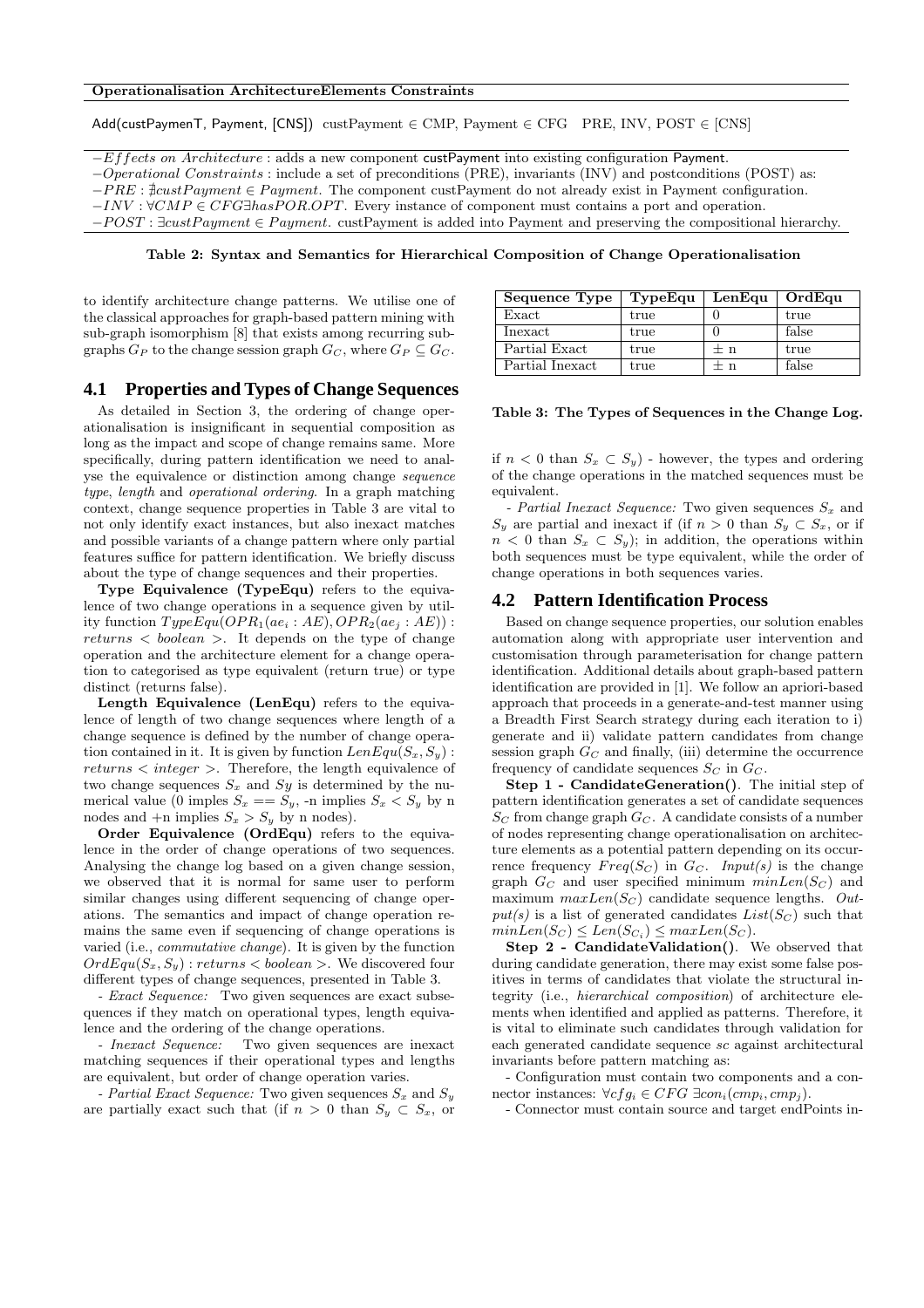stances:  $\forall con_i \in CON\exists src_{por} \land trg_{por} \in EPT$ .

- Component must be composed of one or more instances of ports:  $\forall cm p_{i,j} \in CMP\exists por_{<1..n>} \in POR.$ 

*Input(s)* is a candidate  $sc \in G_C$  (called from candidate-Generation(), each time a candidate is generated). *Out* $put(s)$  a boolean value indicating either valid (true) or invalid (false) candidate sc.

Step 3 - PatternMatching(). The last step identifies exact and inexact instances (Table 3) of change patterns based on a user specified frequency threshold. We utilise structural matching with sub-graph morphism [8] among the list of validated candidates  $vList(S_C)$  to corresponding nodes in  $G_C$ . *Input(s)* is a list of (validated) candidates  $vList(S_C)$ , specified frequency threshold  $Freq(S_C)$  and  $G_C$ . *Output(s)* is a list of identified patterns consisting of pattern instance  $G_P$  and its frequency  $Freq(G_P)$ . The candidate is an identified pattern (exact or inexact instance) based on specified frequency threshold:  $freq(G_P) \geq Freq(C_P) \in G_P$ .

# **5. CHANGE PATTERN CATALOGUE**

Analysing sequential composition (Section 4) allows us to define change pattern as *a generic, first class abstraction (that can be operationalised and parameterised) to support potential reuse in architectural change execution*. A change pattern as a generic solution could be i) identified as recurrent, ii) specified once and iii) instantiated multiple times to support reuse in evolution. In order to facilitate sharing and possible reuse of identified pattern instances, we follow on the concept of "evolution shelf" [12], that provides storage and search space to more accurately locate potential process matches in a given evolution context. Therefore, we maintain pattern catalogue as a repository infrastructure enabling a continuous incremental acquisition of identified recurring operationalisations. In addition a query-based retrieval facilitates in utilising the existing patterns to guide architecture evolution. From a functional perspective, we primarily focus on two different aspects:

- *Knowledge Sharing:* In this context, change pattern catalogue is characterised as an updated collection of identified pattern instances that enables sharing and reusing (the problem-solution view as) constrained composition of change operationalisation for common evolution tasks.
- *Operational Support:* From an operational and management perspective, pattern catalogue is a sequential nested graph. Each node represents an individual pattern with its composites (operations, constraints and architecture elements). Each edge establishes a directed link among two adjacent patterns in the catalogue, illustrated in Figure 4.

We focus on supporting a flexible specification, classification and retrieval to utilise the existing pattern instances as reusable asset [11] during evolution.

## **5.1 Pattern Specification**

We model pattern-based change specification as 5-tuple  $PatEval \equiv \langle CAT, PAT, OPR, CNS, SArch \rangle$ . In addition to a syntactical specification, the hierarchical relationship among the pattern elements in a catalogue is presented in Figure 4a. Pattern specification is a semi-automated process that facilitates the user with classification and storage of pattern hierarchy inside catalogue structure. In order to

specify patterns, we utilise a graph-database  $\textbf{Neo4j}^1$  where a Graph  $(Catalogue)$  models Nodes  $(Patters)$  and Relationships  $(PatternLink)$ . Both nodes and relationships have Properties (Attributes) while edges provide a semantic relationship among nodes and properties, in Figure 4b.



Figure 4: Pattern Specification in the Catalogue.

- *Structural Perspective:* For each pattern instance  $(PAT)$ , change operationalisation  $OPR$ , constraints  $(CNS)$  and the affected architecture elements (SArch) are visualised. This allows user to view the overall impact of change on existing sub-architecture before (preconditions) and after (postconditions of) change operationalisation with an appropriate name and intent of specified pattern.
- *Semantical Perspective:* A pre-defined Pattern Classification types  $CLS \leq$  Inclusion, Exclusion, Replacement > provides a representation of individual patterns based on their impact (integration, decomposition, replacement type changes etc.) on architectural elements. It allows change categorisation among patterns for efficient retrieval and is a fundamental step towards building semantic relationships among patterns that exist in the catalogue (additional details are out of the scope for this paper).

An individual instance is specified as  $PAT_{< id, name>}$ :  $PRE(ae_m \in AE) \xrightarrow{INV(OPR_n(ae_m \in AE))} POST(ae'_m \in AE).$ Explicit constraints on operationalisation ensures structural integrity of architecture during pattern-based evolution.

## **5.2 Pattern Retrieval**

Reusing specified pattern instances requires a query-based mechanism to retrieve appropriate pattern instances in a given evolution context. From an operational perspective, an inherent benefit while utilising Neo4j lies with exploiting Cypher - a declarative graph query language - that allows expressive and efficient querying of the catalogue to retrieve part or the whole pattern structure. For the evolution scenarios from the EBPP case, this requires the integration of a newly added components billType into the existing architecture, as illustrated in Figure 6. The intent of change is to allow customers a billing type option (monthly or weekly) for their payment in addition to the existing advance billing option. We follow a three step approach that enables the user to specify change intent and constraints that supports querying the catalogue to retrieve the appropriate pattern instance, see Table 4.

*i) Change Intent:* allows a declarative specification for syntactical context of architectural change that contains the architecture elements (AE) that need to be added, removed or modified in the existing architectural structure SArch

<sup>&</sup>lt;sup>1</sup>Neo4j Graph Database: http://www.neo4j.org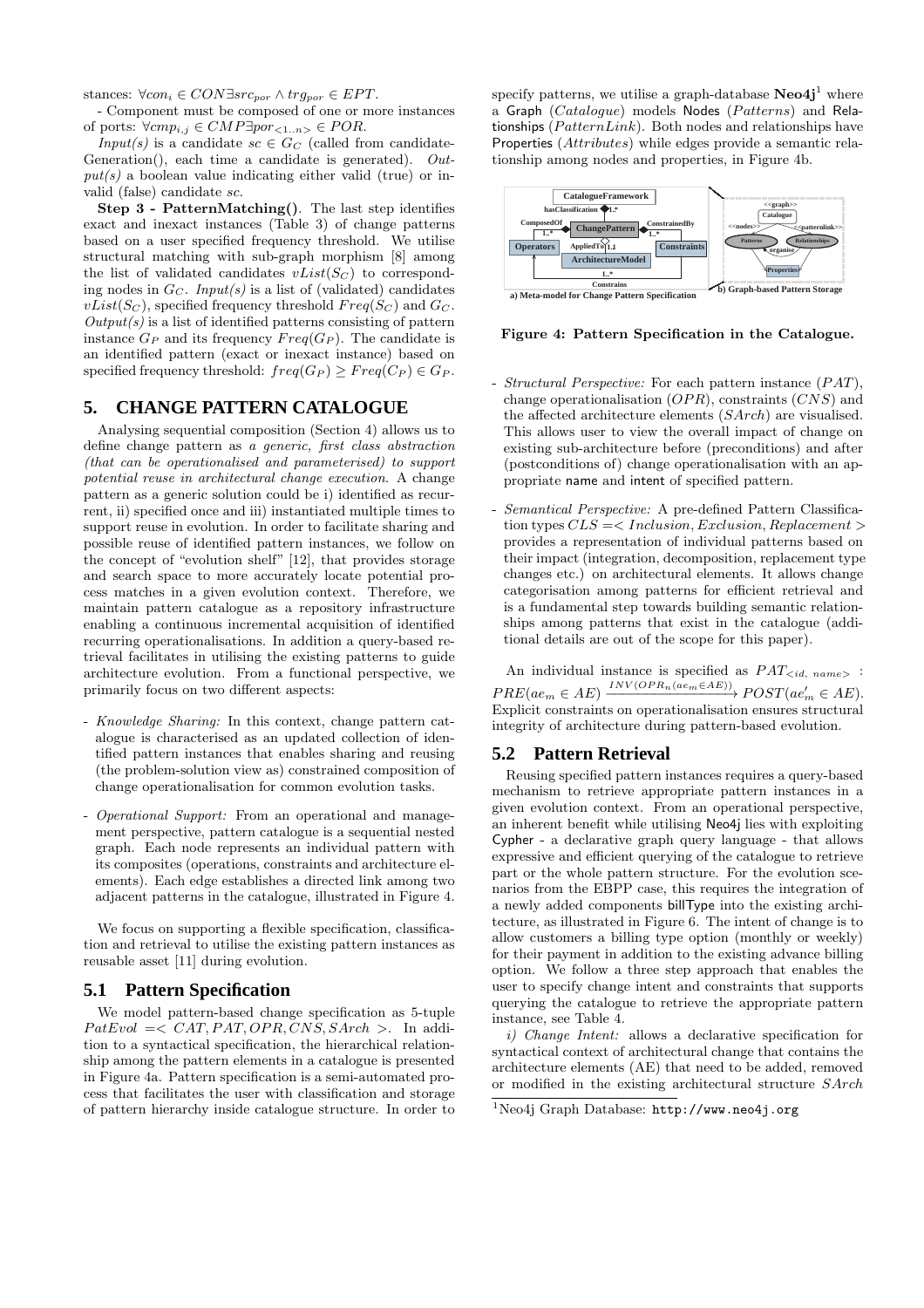

Table 4: Specifying Change Intent and Constraints

such that  $AE \in SArch$ . Contrary to obtaining information about all the patterns that exist in the catalogue, this approach facilitates a user to focus on problem definition (intended change and structural constraints) view, while catalogue provides a list of appropriate change patterns. For example, in the context of existing architecture user intends integration of a new component billType among the existing BillerApp and CustBill components in SArch.

*ii) Constraints Enforcement:* consists of specifying the preconditions (PRE) and postconditions (POST) that must be satisfied to preserve the structural integrity of the overall architecture and individual elements during change execution. In addition, the constraints allow a matching criteria in the pattern hierarchy inside catalogue to retrieve an appropriate list in a given evolution context. The precondition(s) represent the context of architectural structure before change execution. The postcondition(s) specify the context of evolved architectural elements as a consequence of the change execution. For example, change preconditions in Table 4 specifies that BillApp and custBill components are connected using the billingData connector. The postconditions ensure that newly added component billType is integrated among the existing components BillerApp and cust-Bill, while removing the connector billingData.

*iii) Pattern Retrieval:* once the intent and constraints of architectural change are specified, the catalogue is queried with change pre-conditions and post-conditions to retrieve the appropriate pattern instances that exist in the catalogue (concrete syntax as Cypher query language omitted here). Figure 5 illustrates the retrieved instance of Linear Inclusion pattern that aims at *'integration of a mediator among two or more directly connected service components'*. In addition, pattern instantiation involves labeling of generic elements in specification with labels of concrete architecture elements presented in change specification. For example, in Figure 5a (partial architectural view) the connector instance billingData missing in the change post-conditions is removed. The newly added instance(s) of component billType and connector billTypeData, getType are the candidates for addition into SArch to obtain evolved architecture in Figure 5c

#### **5.3 Experimental Analysis and Evaluation**

Change operationalisation and pattern identification from potentially large change logs requires an efficient solution. Experimental analysis and illustration of identified pattern instances are presented in our previous work [1].

- *Algorithmic Complexity:* In our trials, we observed that



Figure 5: Instance of Linear Inclusion Pattern.

preprocessing for a significant graph size (i.e,  $G_C.size()$ )  $AC \geq 2278$ ) remains constant with average complexity  $time = 888.9$  ms. We customise the input parameters as:  $minLen(S_C) = 2, maxLen(S_C) = 9$  with total change operations:  $G_C.size() = 2278$ . In addition, we increase the pattern frequency threshold  $Freq(S_C)$  by 2 in each trial, where  $Time \propto Freq(S_C)$  and  $Freq(S_C) \propto 1/Instances$ . The difference between the exact and inexact pattern sequences is detailed in Section 4. The summary of comparison (on average): time (exact : inexact) in milliseconds  $=$ T(564:1214) ms and identified patterns instances (exact : inexact) = I(21:38), for  $G_C.size() = 2278$ .

- *Tool Support:* In order to model change instances as an attributed graph, we utilise the .GML (Graph Modeling Language) format. After pattern identification, we provide the Pat-Lib repository for change pattern specification using Neo4j graph database. This allows us a continuation in the development of Pat-Evol (Pattern Evolution Framework) as an integrated tool-chain to empower an architect in modeling and executing reusable evolution.

Change instances in the log correspond to the architectural meta-model, i.e. composition only supports association or composition type (structural) dependencies among service composites. Applying this knowledge in a more general evolution perspective is not guaranteed. For conventional object-oriented systems, type inheritance and aggregation type dependencies and their impact could not be analysed with proposed solution. An interesting identification is the emergence of *change anti-patterns* resulting from counterproductive pattern-based evolution. This leads us to believe that change patterns do not necessarily support an optimal solution; instead they promote an alternative and potentially reusable operationalisation for evolution. Experimental identification of potential anti-patterns and their resolution is vital for reliable architecture evolution.

# **6. RELATED WORK**

We follow on the taxonomy of software evolution [7] with graph-based formalisation of architectural change instances in the log to discover recurring operationalisation and patterns that can be shared and reused to guide architectecturecentric evolution. The authors in [18] focus on analysing architecture revision history to perform fine grained analysis to detect the evolutionary coupling between architecture elements. In contrast, we utilise architecture change logs to perform the 'post-mortem' analysis in analysing architecture